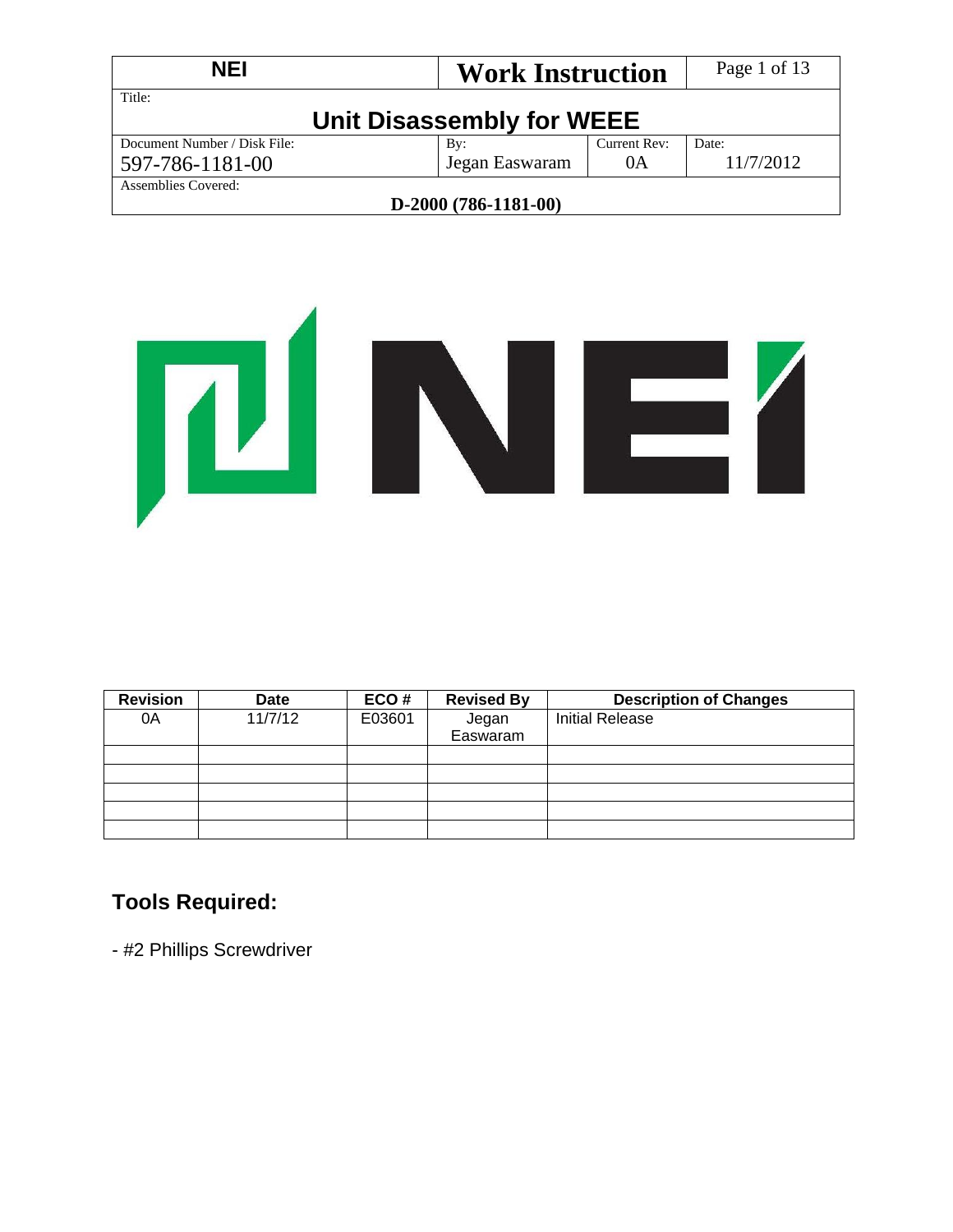| <b>NEI</b>                   |                           | <b>Work Instruction</b> |              | Page 2 of 13 |
|------------------------------|---------------------------|-------------------------|--------------|--------------|
| Title:                       | Unit Disassembly for WEEE |                         |              |              |
| Document Number / Disk File: | By:                       |                         | Current Rev: | Date:        |
| 597-786-1181-00              |                           | Jegan Easwaram          | 0A           | 11/7/2012    |
| Assemblies Covered:          |                           |                         |              |              |
|                              | $D-2000(786-1181-00)$     |                         |              |              |

## **NOTE: Disconnect any DC Power Cords attached to the power supplies before disassembly of the unit.**

*Images shown are representative* of product and *may vary* depending on *actual* configuration**.** 

| 1. | Removal of the front bezel (if present) and any<br>labels on the chassis does not require and tools.<br>a. Put the finger in the right side of the bezel,<br>and pull off.<br>b. Peel off any labels on the chassis.<br>c. Discard the bezel and labels into the<br>appropriate Recycle Bin.                                                                                                                                                                                                                                  |  |
|----|-------------------------------------------------------------------------------------------------------------------------------------------------------------------------------------------------------------------------------------------------------------------------------------------------------------------------------------------------------------------------------------------------------------------------------------------------------------------------------------------------------------------------------|--|
| 2. | Removal of the top access cover requires a #2<br>Phillips screw driver<br>a. Loosen and remove the screws securing<br>the middle cover.<br>b. Remove the middle top cover from the<br>system<br>c. Loosen and remove the screws securing<br>the back cover<br>d. Slide the cover horizontally to the back<br>and remove the back cover in the<br>direction of the arrow<br>e. Remove any labels from the chassis and<br>access cover.<br>f. Discard Sheet Metal Cover, screws, and<br>Labels into the appropriate Recycle Bin |  |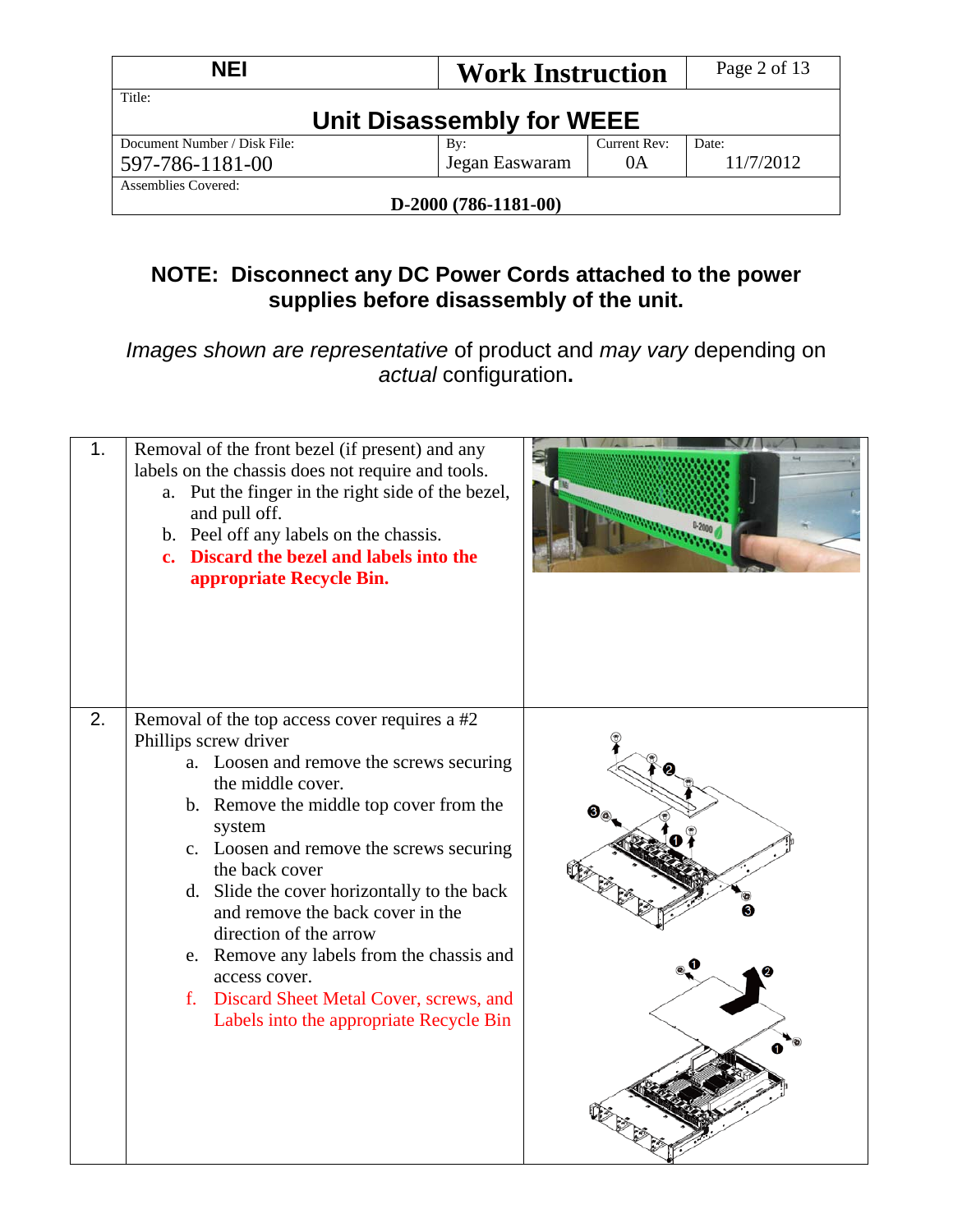|    | <b>NEI</b>                                                                                                                                                                                                                                                                                                                                                                                                          | <b>Work Instruction</b>          |                    | Page 3 of 13       |
|----|---------------------------------------------------------------------------------------------------------------------------------------------------------------------------------------------------------------------------------------------------------------------------------------------------------------------------------------------------------------------------------------------------------------------|----------------------------------|--------------------|--------------------|
|    | Title:                                                                                                                                                                                                                                                                                                                                                                                                              | <b>Unit Disassembly for WEEE</b> |                    |                    |
|    | Document Number / Disk File:<br>597-786-1181-00                                                                                                                                                                                                                                                                                                                                                                     | By:<br>Jegan Easwaram            | Current Rev:<br>0A | Date:<br>11/7/2012 |
|    | Assemblies Covered:                                                                                                                                                                                                                                                                                                                                                                                                 | D-2000 (786-1181-00)             |                    |                    |
| 3. | Removal of the HDD and drive tray from the<br>chassis requires a security key (provided with ship<br>kit) if locked<br>Turn the security screw counter clock-wise<br>a.<br>toward the Unlock symbol<br>b. Press the release button and pull the locking<br>lever to remove the HDD tray. Repeat for<br>the other HDD's.                                                                                             |                                  |                    |                    |
| 4. | Removal of the HDD from the HDD tray requires<br>a #2 Phillips screw driver<br>a. Remove the 4 screws securing the HDD<br>to the HDD tray and separate the HDD<br>from the tray.<br>b. Discard the HDD, HDD tray, and<br><b>Screws into the appropriate Recycle</b><br>Bin.                                                                                                                                         |                                  |                    |                    |
| 5. | Removal of the rails (if present) and mounting<br>ears requires a #2 Phillips screw driver.<br>a. Remove the four screws, two on each side,<br>pull the locking tab and slide the rails<br>toward front to remove rails.<br>b. Remove the three screws on one side and<br>two screws on the other side of the<br>mounting ears.<br>c. Discard the Metal Rails, ears and Screws<br>into the appropriate Recycle Bin. | Locking Tab                      |                    |                    |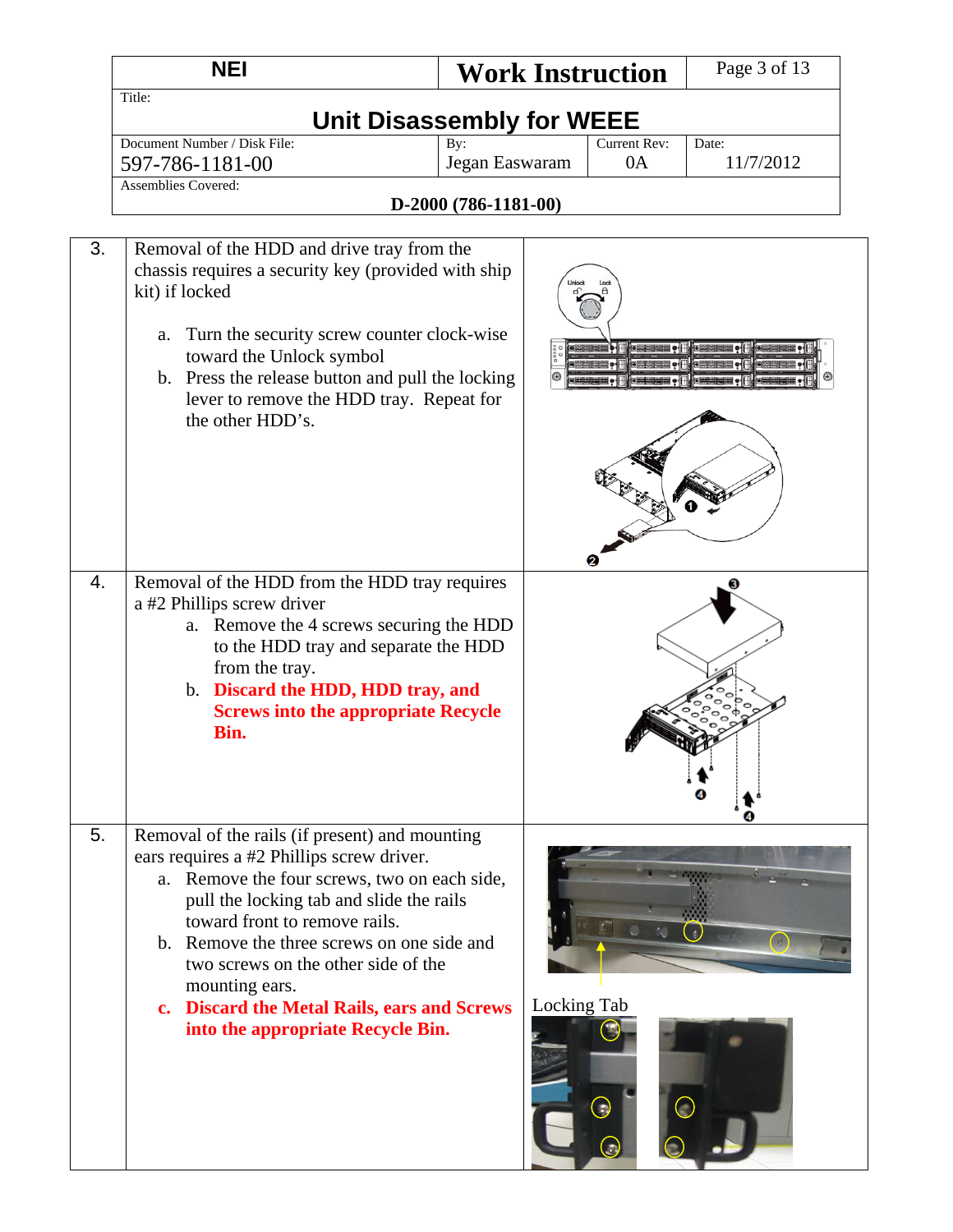|                  | <b>NEI</b>                                                                                                                                                                                                                                                                                                                                                              |                                               | <b>Work Instruction</b> | Page 4 of 13       |
|------------------|-------------------------------------------------------------------------------------------------------------------------------------------------------------------------------------------------------------------------------------------------------------------------------------------------------------------------------------------------------------------------|-----------------------------------------------|-------------------------|--------------------|
|                  | Title:                                                                                                                                                                                                                                                                                                                                                                  | <b>Unit Disassembly for WEEE</b>              |                         |                    |
|                  | Document Number / Disk File:<br>597-786-1181-00<br><b>Assemblies Covered:</b>                                                                                                                                                                                                                                                                                           | By:<br>Jegan Easwaram<br>D-2000 (786-1181-00) | Current Rev:<br>0A      | Date:<br>11/7/2012 |
| 6.               | Removal of the PCI card(s) (if installed) requires a<br>#2 screwdriver.<br>a. Remove the screw(s) securing the PCI card<br>assembly<br>b. Pull the PCI card away from the chassis<br>c. Discard the PCI card, and Screws into<br>the appropriate Recycle Bin.                                                                                                           |                                               |                         |                    |
| $\overline{7}$ . | Removal of the internal 2.5 inch HDD's and<br>bracket (if installed) requires a #2 screwdriver.<br>a. Disconnect all the cables<br>b. Loosen and remove the screws securing<br>the HDD cage bracket<br>c. Remove the HDD cage bracket from the<br>system<br>d. Loosen and remove screws securing the<br>HDD cage<br>e. Loosen and remove the screws securing<br>the HDD |                                               |                         |                    |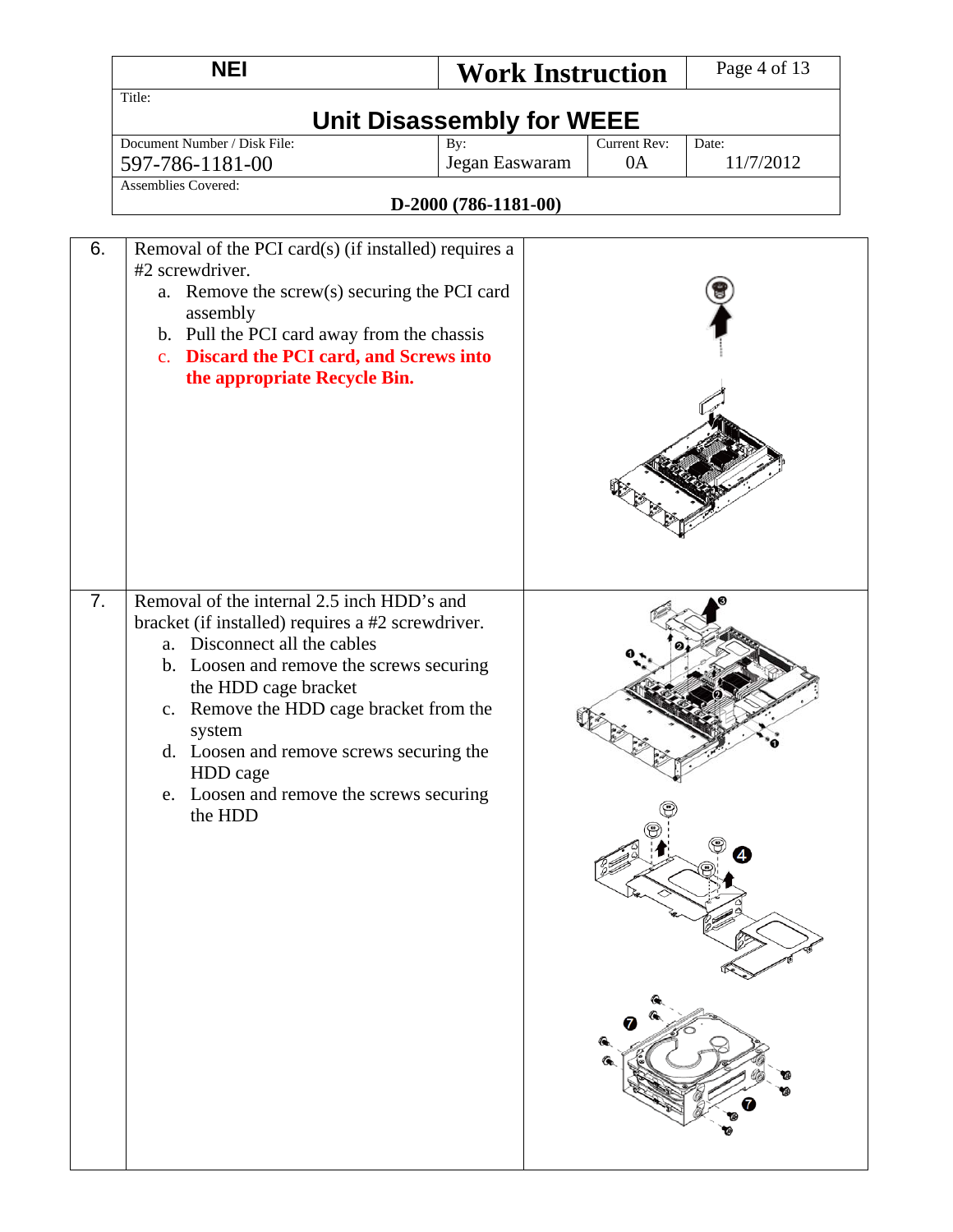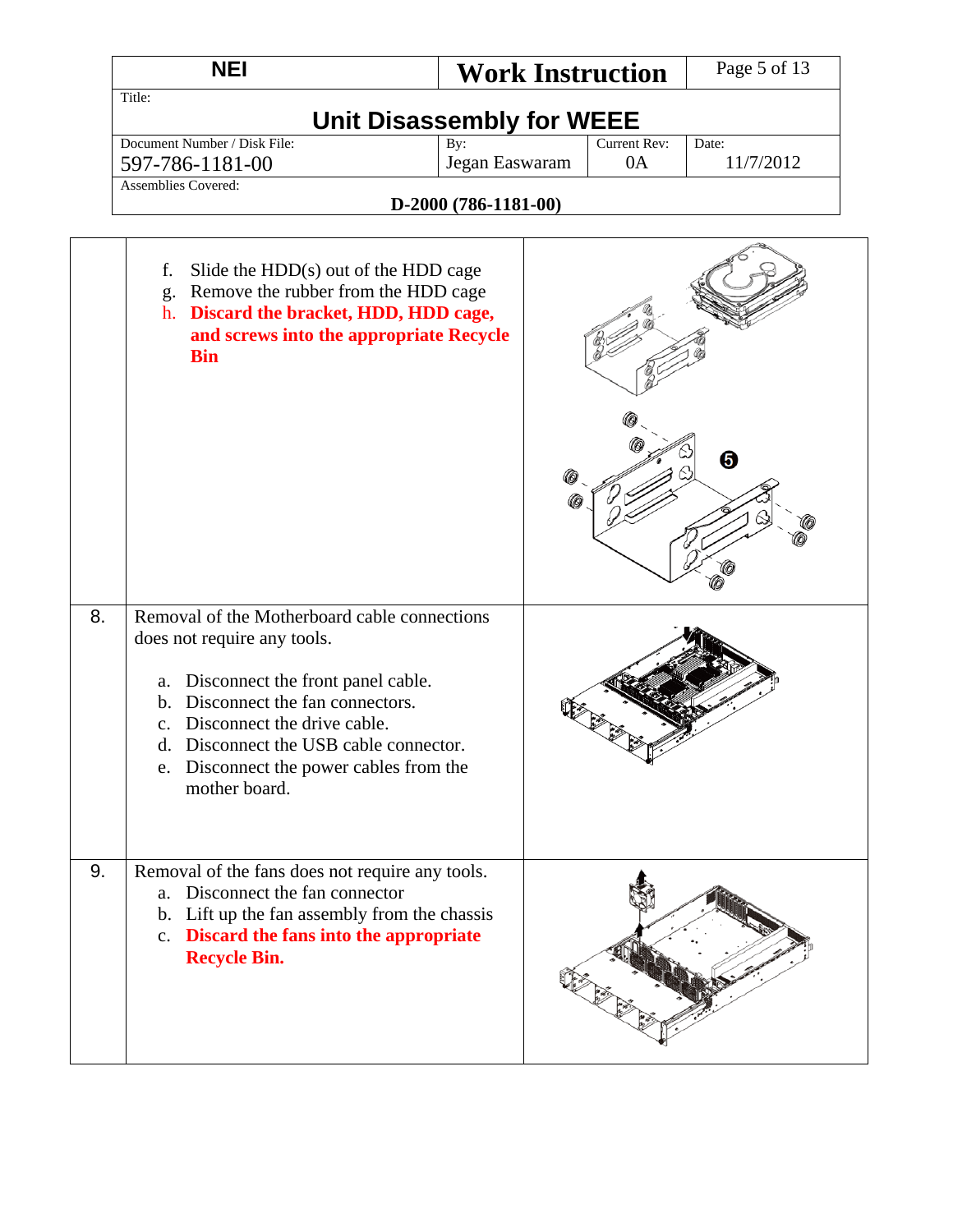|     | <b>NEI</b>                                                                                                                                                                                                                                                                                                                                                                                                                                                                                                 | <b>Work Instruction</b> |                    | Page 6 of 13       |  |  |  |  |
|-----|------------------------------------------------------------------------------------------------------------------------------------------------------------------------------------------------------------------------------------------------------------------------------------------------------------------------------------------------------------------------------------------------------------------------------------------------------------------------------------------------------------|-------------------------|--------------------|--------------------|--|--|--|--|
|     | Title:<br><b>Unit Disassembly for WEEE</b>                                                                                                                                                                                                                                                                                                                                                                                                                                                                 |                         |                    |                    |  |  |  |  |
|     | Document Number / Disk File:<br>597-786-1181-00                                                                                                                                                                                                                                                                                                                                                                                                                                                            | By:<br>Jegan Easwaram   | Current Rev:<br>0A | Date:<br>11/7/2012 |  |  |  |  |
|     | <b>Assemblies Covered:</b>                                                                                                                                                                                                                                                                                                                                                                                                                                                                                 | D-2000 (786-1181-00)    |                    |                    |  |  |  |  |
| 10. | Removal of the HDD backplane/bracket requires a<br>#2 Phillips screw driver. Removal of the<br>backplane cable connections does not require any<br>tools.<br>a. Disconnect all the cables<br>b. Loosen and remove the screws securing<br>the backplane board bracket<br>c. Remove the backplane board bracket as<br>illustration arrow show.<br>d. Loosen and remove the screws securing<br>the backplane<br>e. Discard the Cables, backplane,<br>bracket, and screws into the<br>appropriate Recycle Bin. |                         |                    |                    |  |  |  |  |

 $\circ$   $\circ$  8

| 11. |    | Removal of the Heat Sink requires a #2 Phillips               |  |
|-----|----|---------------------------------------------------------------|--|
|     |    | screw driver.                                                 |  |
|     | a. | Disconnect the fan from the motherboard                       |  |
|     | b. | Unscrew each of the 4 screws on the                           |  |
|     |    | corners of the heat sink (counter clock-                      |  |
|     |    | wise)                                                         |  |
|     |    | c. Pull the Heat Sink upwards to remove it,                   |  |
|     |    | exposing the CPU.                                             |  |
|     | d. | Remove the fan(s) from the heat sink                          |  |
|     |    | e. Discard the Heat $\text{Sink}(s)$ and $\text{fan}(s)$ into |  |
|     |    | the appropriate Recycle Bin.                                  |  |
|     |    |                                                               |  |
|     |    |                                                               |  |
|     |    |                                                               |  |
|     |    |                                                               |  |
|     |    |                                                               |  |
|     |    |                                                               |  |
|     |    |                                                               |  |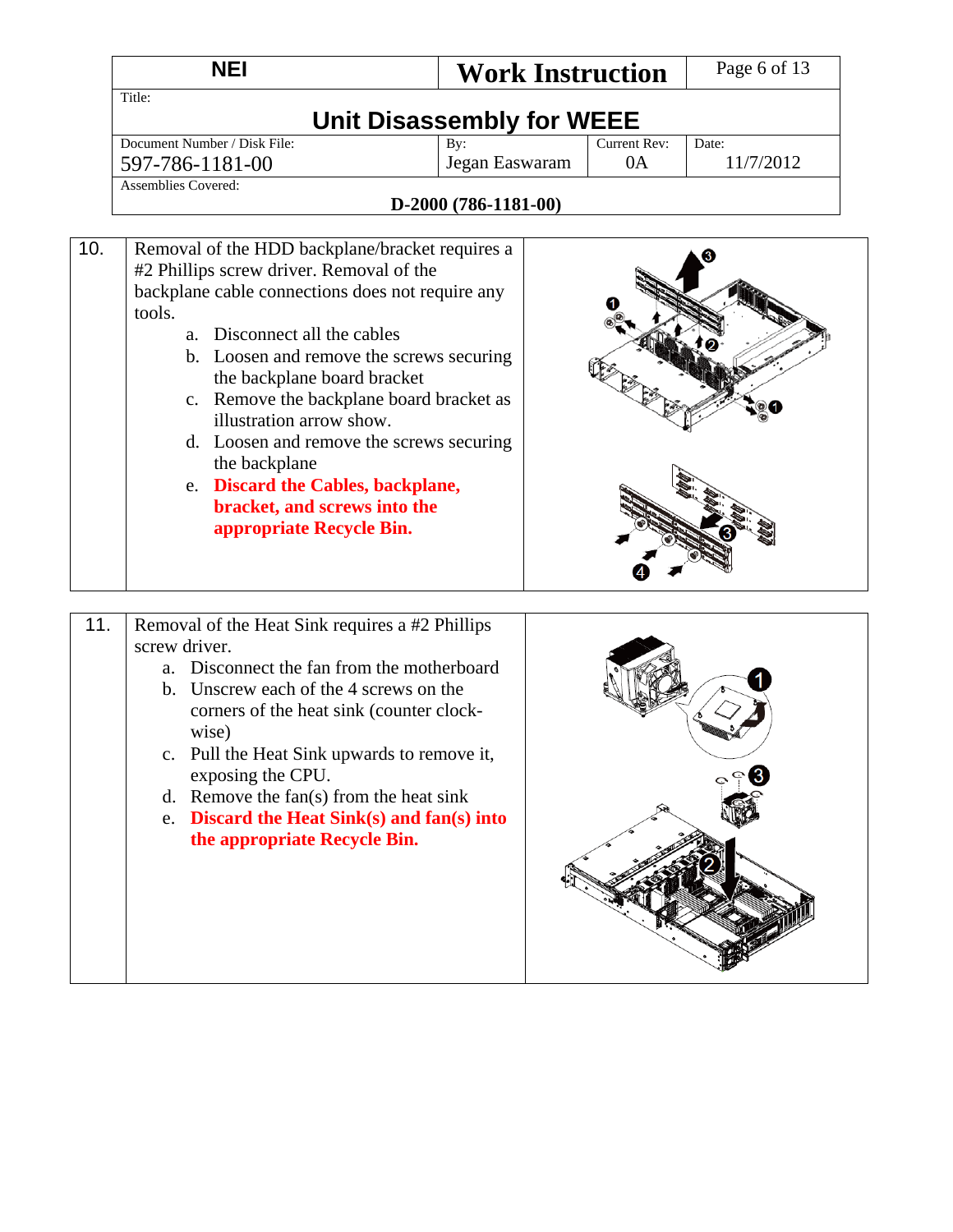|     | <b>NEI</b>                                                                                                                                                                                                                                                                                                                          | <b>Work Instruction</b>                |  | Page 7 of 13 |
|-----|-------------------------------------------------------------------------------------------------------------------------------------------------------------------------------------------------------------------------------------------------------------------------------------------------------------------------------------|----------------------------------------|--|--------------|
|     | Title:                                                                                                                                                                                                                                                                                                                              | <b>Unit Disassembly for WEEE</b>       |  |              |
|     | Document Number / Disk File:<br>597-786-1181-00                                                                                                                                                                                                                                                                                     | Date:<br>11/7/2012                     |  |              |
|     | Assemblies Covered:                                                                                                                                                                                                                                                                                                                 | Jegan Easwaram<br>D-2000 (786-1181-00) |  |              |
|     |                                                                                                                                                                                                                                                                                                                                     |                                        |  |              |
| 12. | Removal of the CPU(s) does not require any tools.<br>Perform the steps $4, 3, 2, 1$ and opposite of the<br>pointing arrows<br>a. Lift the CPU latch out and up to unfasten<br>the CPU.<br>b. Carefully pick up the CPU on both sides<br>and lift it off the board.<br>c. Discard the CPU into the appropriate<br><b>Recycle Bin</b> |                                        |  |              |
| 15. | Removal of the Memory DIMMs from the<br>motherboard does not require any tools.<br>a. Remove each of the Memory DIMMs by<br>opening the two latches, one on each end of<br>the DIMM connector. Lift memory DIMM<br>straight out to remove.<br>b. Discard the Memory DIMMs into the<br>appropriate Recycle Bin.                      |                                        |  |              |
|     |                                                                                                                                                                                                                                                                                                                                     |                                        |  |              |
| 16. | Removal of Lithium Battery from the motherboard<br>does not require any tools.<br>a. Remove the coin style Lithium<br>Battery.<br><b>b.</b> Discard the Lithium Battery into<br>the appropriate Recycle Bin.<br><b>*** CAUTION ***</b><br>Care should be observed when disposing of the<br>battery to avoid shorting it!            |                                        |  |              |
|     |                                                                                                                                                                                                                                                                                                                                     |                                        |  |              |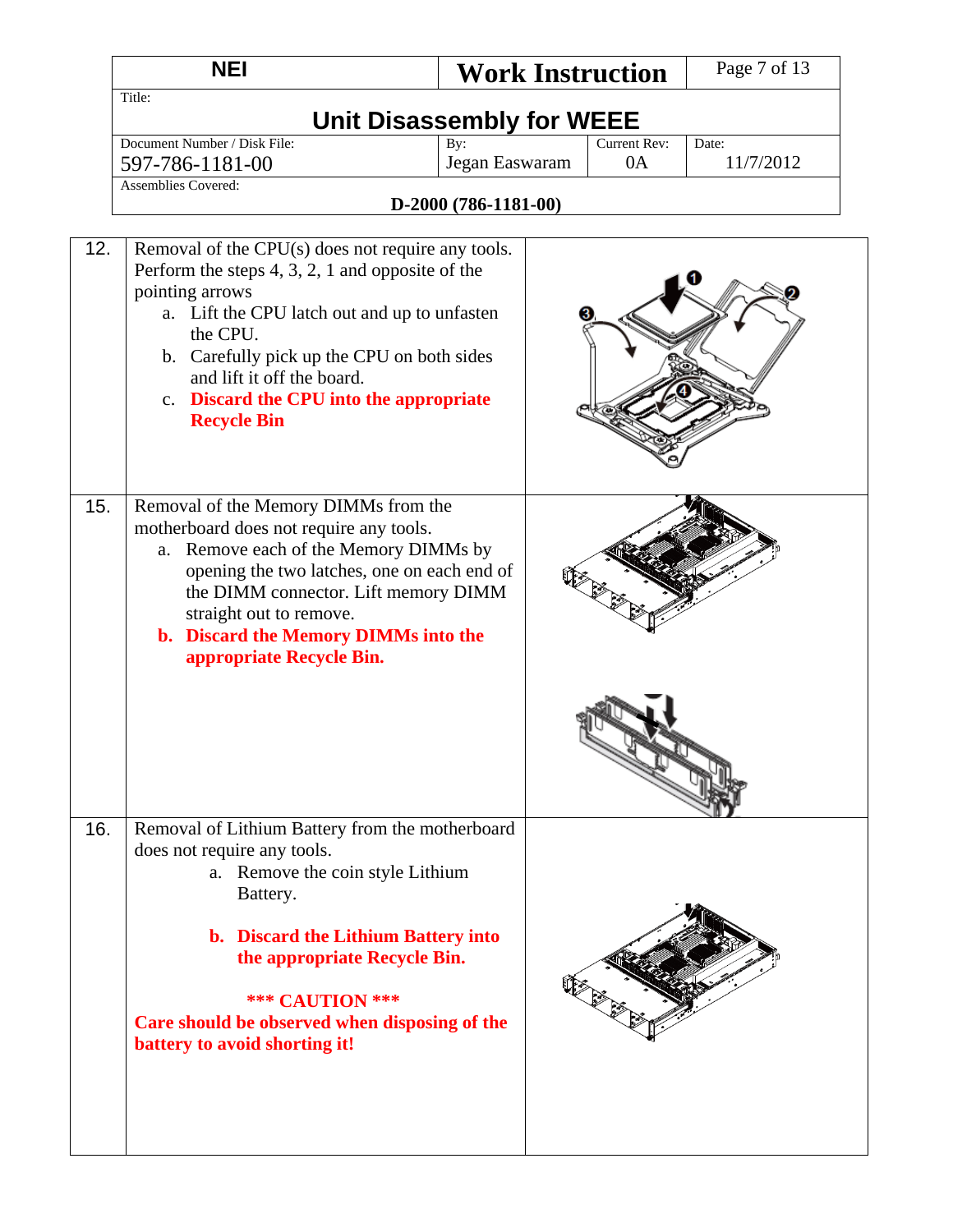|     | <b>NEI</b>                                                                                                                                                                                                                                       | <b>Work Instruction</b>          |                        | Page 8 of 13       |
|-----|--------------------------------------------------------------------------------------------------------------------------------------------------------------------------------------------------------------------------------------------------|----------------------------------|------------------------|--------------------|
|     | Title:                                                                                                                                                                                                                                           | <b>Unit Disassembly for WEEE</b> |                        |                    |
|     | Document Number / Disk File:<br>597-786-1181-00                                                                                                                                                                                                  | By:<br>Jegan Easwaram            | Current Rev:<br>0A     | Date:<br>11/7/2012 |
|     | <b>Assemblies Covered:</b>                                                                                                                                                                                                                       |                                  |                        |                    |
|     |                                                                                                                                                                                                                                                  | D-2000 (786-1181-00)             |                        |                    |
| 17. | Removal of the power supplies does not require<br>any tools.<br>Press the retaining clip to the right side of<br>a.<br>the power supply and pull the power supply<br>handle<br>b. Discard the Power Supply(s)into the<br>appropriate Recycle Bin |                                  | <b>RANTING COMMENT</b> |                    |
| 18. | Removal of the PDB cage requires a #2 Phillips<br>screw driver.<br>Remove six screws securing the PDB cage<br>a.<br>to the chassis<br>b. Remove the PDB cage from the chassis                                                                    |                                  |                        |                    |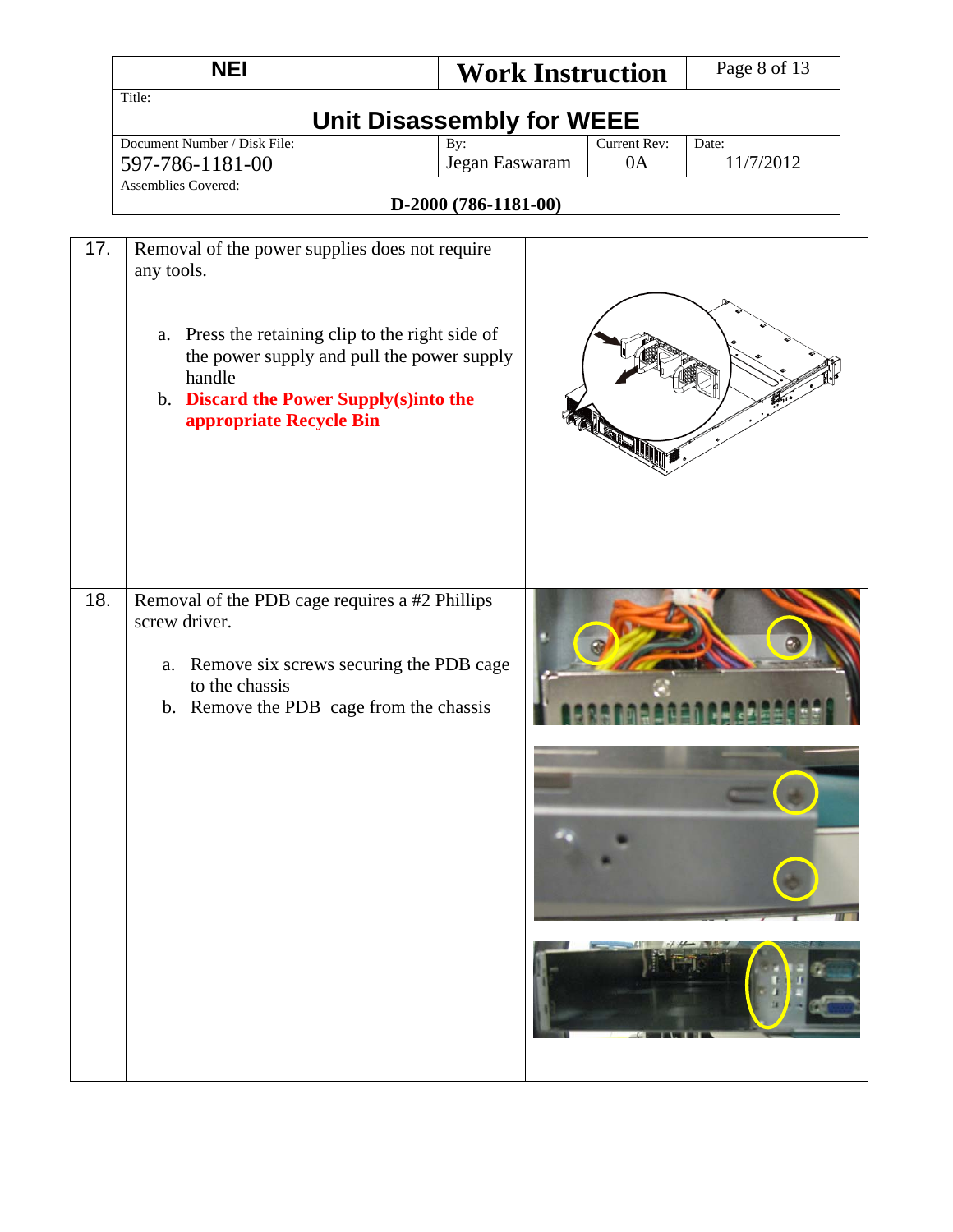|                                                    | <b>NEI</b>                                                                                                                                                                                                                                                                                                                                                                                                                                           | <b>Work Instruction</b>          |              | Page 9 of 13       |
|----------------------------------------------------|------------------------------------------------------------------------------------------------------------------------------------------------------------------------------------------------------------------------------------------------------------------------------------------------------------------------------------------------------------------------------------------------------------------------------------------------------|----------------------------------|--------------|--------------------|
| Title:                                             |                                                                                                                                                                                                                                                                                                                                                                                                                                                      |                                  |              |                    |
|                                                    |                                                                                                                                                                                                                                                                                                                                                                                                                                                      | <b>Unit Disassembly for WEEE</b> |              |                    |
|                                                    | Document Number / Disk File:                                                                                                                                                                                                                                                                                                                                                                                                                         | By:                              | Current Rev: | Date:<br>11/7/2012 |
|                                                    | 597-786-1181-00<br><b>Assemblies Covered:</b>                                                                                                                                                                                                                                                                                                                                                                                                        | Jegan Easwaram                   | 0A           |                    |
|                                                    |                                                                                                                                                                                                                                                                                                                                                                                                                                                      | D-2000 (786-1181-00)             |              |                    |
|                                                    |                                                                                                                                                                                                                                                                                                                                                                                                                                                      |                                  |              |                    |
| 19                                                 | Removal of the PDB cage and PDB requires a #2<br>Phillips screw driver.<br>a. Remove five screws from the PDB<br>cage, one screw on top and two screws<br>on both sides<br>b. Remove three screws securing the PDB<br>to the cage<br>c. Remove the PDB<br>d. Discard the PDB cage, PDB, and<br>screws into the appropriate Recycle<br><b>Bin</b>                                                                                                     |                                  |              |                    |
| 18.<br>a.<br>$\mathbf{b}$ .<br>$C_{\bullet}$<br>d. | Removal of the motherboard requires a #2 Phillips<br>screw driver.<br>Ensure that all cables and connectors to the<br>motherboard have been removed.<br>Remove the 12 screws from the<br>motherboard.<br>Remove the motherboard by sliding it<br>towards the front of the unit to disengage it<br>from the rear panel, and then lift the<br>motherboard up and out.<br><b>Discard the Motherboard and screws</b><br>into the appropriate Recycle Bin | E                                |              | O<br>⊡             |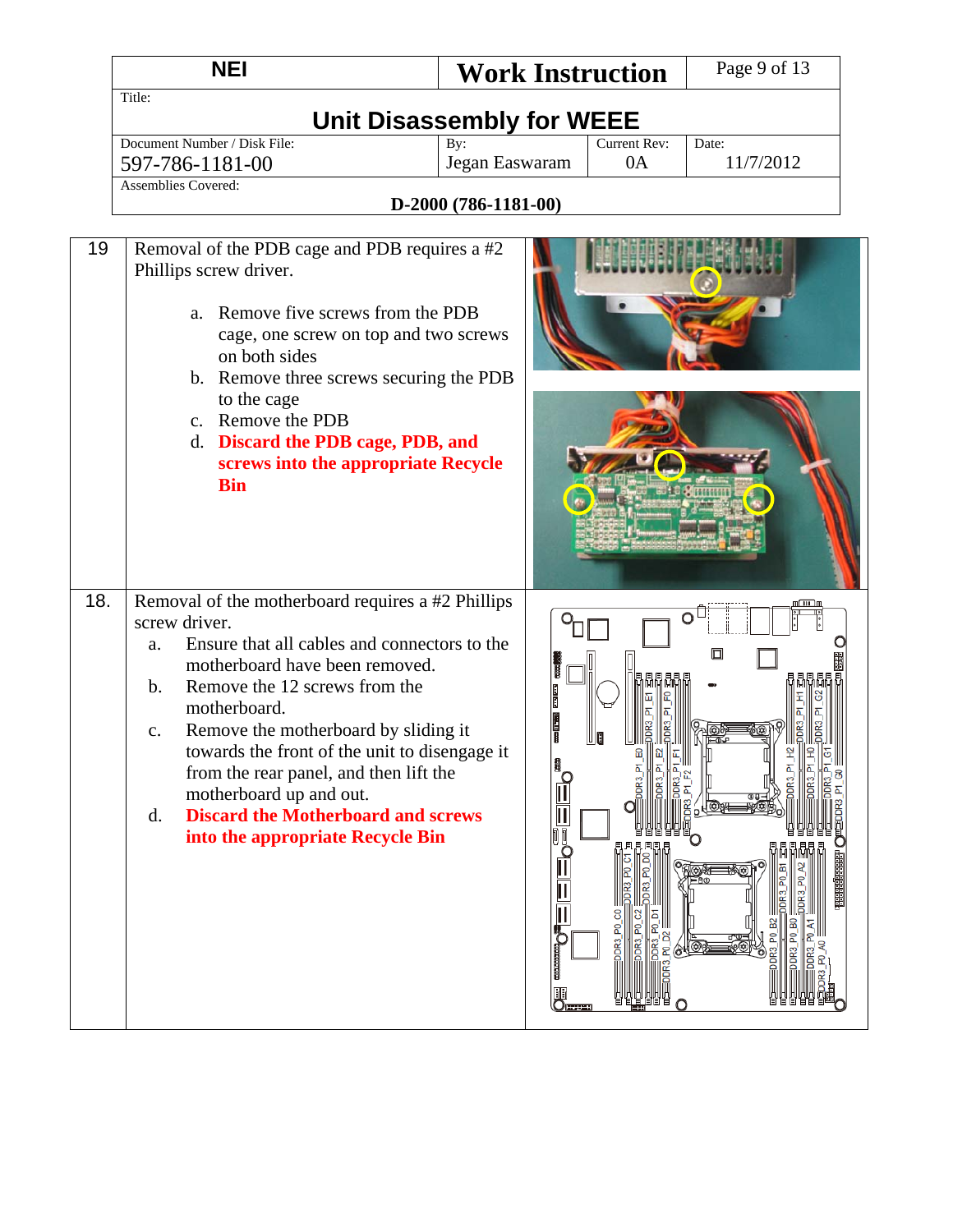| <b>NEI</b>                                           |                                                                                                                                                                                                                                                                    | <b>Work Instruction</b>                                                    |                           | Page 10 of 13      |
|------------------------------------------------------|--------------------------------------------------------------------------------------------------------------------------------------------------------------------------------------------------------------------------------------------------------------------|----------------------------------------------------------------------------|---------------------------|--------------------|
| Title:                                               |                                                                                                                                                                                                                                                                    | Unit Disassembly for WEEE                                                  |                           |                    |
| Document Number / Disk File:<br>597-786-1181-00      |                                                                                                                                                                                                                                                                    | By:<br>Jegan Easwaram                                                      | <b>Current Rev:</b><br>0A | Date:<br>11/7/2012 |
| <b>Assemblies Covered:</b>                           |                                                                                                                                                                                                                                                                    | D-2000 (786-1181-00)                                                       |                           |                    |
| 19.<br>Phillips screw driver.<br><b>Recycle Bin.</b> | Removal of the Front Panel requires a #2<br>a. Remove the screws securing the<br>Front Panel cover.<br>b. Remove the screws securing the<br>Front Panel cover.<br>c. Disconnect the cable<br>d. Discard the Front Panel, cables<br>and Screws into the appropriate | 00000                                                                      |                           |                    |
|                                                      |                                                                                                                                                                                                                                                                    | <b>DISCARD THE FULLY DISASSEMBLED UNIT IN THE APPROPRIATE RECYCLE BIN.</b> |                           |                    |
|                                                      |                                                                                                                                                                                                                                                                    |                                                                            |                           |                    |
|                                                      |                                                                                                                                                                                                                                                                    |                                                                            |                           |                    |
|                                                      |                                                                                                                                                                                                                                                                    |                                                                            |                           |                    |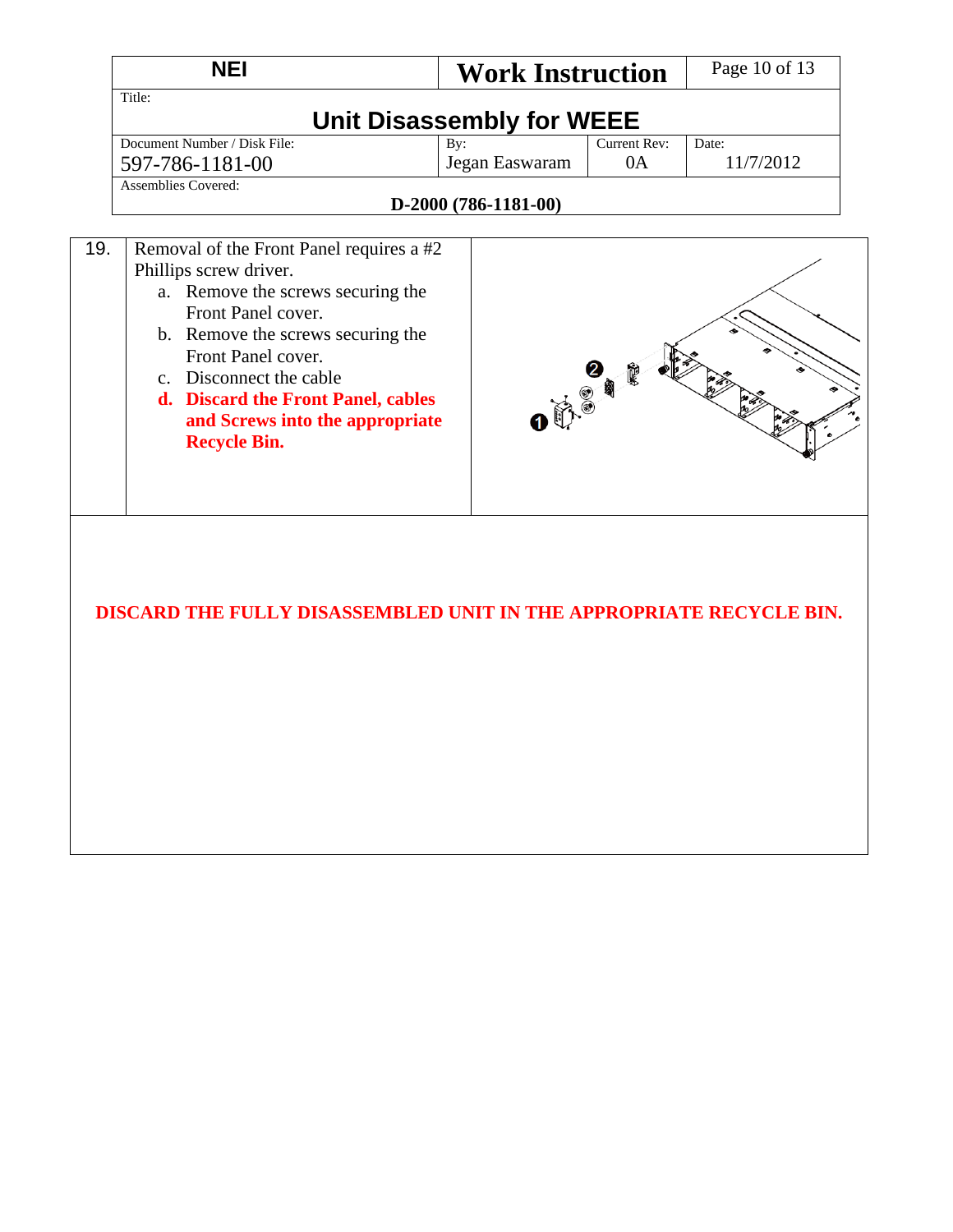| <b>NEI</b><br><b>Work Instruction</b> |                 | Page 11 of 13 |           |  |
|---------------------------------------|-----------------|---------------|-----------|--|
| Title:<br>Unit Disassembly for WEEE   |                 |               |           |  |
| Document Number / Disk File:          | $\mathbf{B}v$ : | Current Rev:  | Date:     |  |
| 597-786-1181-00                       | Jegan Easwaram  | 0A            | 11/7/2012 |  |
| Assemblies Covered:                   |                 |               |           |  |
| $D-2000(786-1181-00)$                 |                 |               |           |  |

#### **D-2000 (786-1181-00)**

| <b>Recycling/Material Code</b>                                        | <b>Important Information</b>                    |  |  |
|-----------------------------------------------------------------------|-------------------------------------------------|--|--|
| Material /Components, which must be removed and treated separately    |                                                 |  |  |
| Lithium Battery                                                       | Battery free of hazardous substances, installed |  |  |
|                                                                       | in socket on the motherboard                    |  |  |
| Printed circuit boards                                                | Motherboard, DIMMs, PCI card, PCI riser,        |  |  |
|                                                                       | Power Supply, Front Panel                       |  |  |
| <b>Drives</b>                                                         | Hard Drives and DVD ROM                         |  |  |
| Material /Components, which can disturb certain recycling processes   |                                                 |  |  |
| Aluminum                                                              | Heat Sink, Mounting Ears                        |  |  |
| Material /Components, through which benefits can normally be achieved |                                                 |  |  |
| <b>Cold Rolled Steel</b>                                              | Access cover, chassis bottom, chassis rear      |  |  |
|                                                                       | panel, Bezel                                    |  |  |
| * ABS                                                                 | Pushbuttons, Air Shroud                         |  |  |
| Cables                                                                | Distributed in device, & power cord             |  |  |
| Other                                                                 | <b>Blowers</b>                                  |  |  |
| <b>Special notes</b>                                                  |                                                 |  |  |
| * Flame retardant of plastics <b>do not</b> contain PBB and PBDE.     |                                                 |  |  |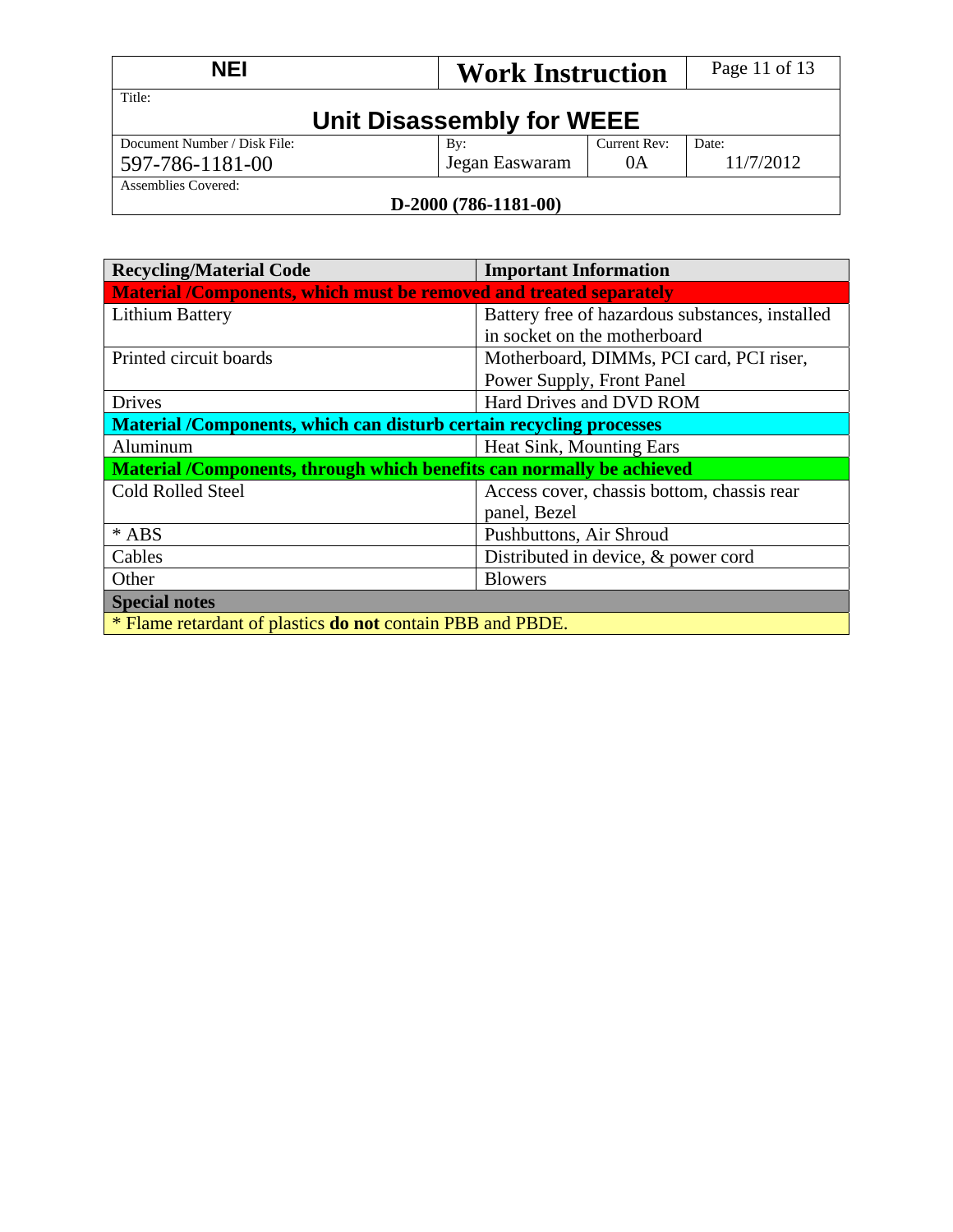| <b>NEI</b><br><b>Work Instruction</b> |                | Page 12 of 13 |           |  |
|---------------------------------------|----------------|---------------|-----------|--|
| Title:                                |                |               |           |  |
| Unit Disassembly for WEEE             |                |               |           |  |
| Document Number / Disk File:          | By:            | Current Rev:  | Date:     |  |
| 597-786-1181-00                       | Jegan Easwaram | 0A            | 11/7/2012 |  |
| Assemblies Covered:                   |                |               |           |  |
| T <i>ኅበበበ (706-</i> 1101-ሰበ)          |                |               |           |  |

#### **D-2000 (786-1181-00)**

# **Annex A**

| Producer:                   | <company addressing="" name,="" on="" other="" producer="" the=""></company>                                                                                                                               |
|-----------------------------|------------------------------------------------------------------------------------------------------------------------------------------------------------------------------------------------------------|
| Scope of information sheet: | < product category as in Annex IA of WEEE Directive, or<br>type of equipment as in Annex 1B of WEEE Directive, or<br>producer's Product Family, or<br>single products identified by brand and model name > |

| <b>Component or Material</b>                                                                                                                                                                                               | <b>Remarks / Location</b>                       |  |
|----------------------------------------------------------------------------------------------------------------------------------------------------------------------------------------------------------------------------|-------------------------------------------------|--|
| Battery (internal *) containing Mercury (Hg)/ NiCad/Lithium/<br>Other                                                                                                                                                      | Lithium battery<br>located on the motherboard   |  |
| Backlighting lamps of LCD/TFT or similar screens containing<br>Mercury (Hg)                                                                                                                                                | <b>NONE</b>                                     |  |
| Mercury (Hg) in other applications**                                                                                                                                                                                       | <b>NONE</b>                                     |  |
| Cadmium <sup>**</sup>                                                                                                                                                                                                      | <b>NONE</b>                                     |  |
| Gas discharge lamps                                                                                                                                                                                                        | <b>NONE</b>                                     |  |
| Plastic containing brominated flame retardants other than in<br>Printed Circuit Assemblies ***                                                                                                                             | <b>NONE</b>                                     |  |
| Liquid Crystal Displays with a surface greater than 100 cm2                                                                                                                                                                | <b>NONE</b>                                     |  |
| Capacitors with PCB's                                                                                                                                                                                                      | <b>NONE</b>                                     |  |
| Capacitors with substances of concern**** + height > 25 mm,<br>diameter > 25 mm or proportionately similar volume                                                                                                          | <b>NONE</b>                                     |  |
| Asbestos                                                                                                                                                                                                                   | <b>NONE</b>                                     |  |
| Refractory ceramic fibres                                                                                                                                                                                                  | <b>NONE</b>                                     |  |
| Radio-active substances                                                                                                                                                                                                    | <b>NONE</b>                                     |  |
| Beryllium Oxide                                                                                                                                                                                                            | <b>NONE</b>                                     |  |
| Other forms of Beryllium                                                                                                                                                                                                   | <b>BE-CU in some</b><br>ш<br>connector contacts |  |
| Gasses - which fall under Regulation (EC) 2037/2000 and all<br>hydrocarbons (HC).                                                                                                                                          | <b>NONE</b>                                     |  |
| Components with pressurised gas which need special attention<br>(Pressure > $1,5$ bar) *****                                                                                                                               | <b>NONE</b>                                     |  |
| Liquids ***** if volume > 10 cl (or equivalence in weight, e.g.<br>for PCB, oil)                                                                                                                                           | <b>NONE</b>                                     |  |
| Mechanical components that store mechanical energy (i.e.<br>springs) or equivalent parts which need special attention *****<br>(diameter $> 10$ mm and height $> 25$ mm or proportionally<br>similar volume and expanding) | <b>NONE</b>                                     |  |
| PBDE (deca- & octa-BDE) and Perfluorocatane sulfantes (PFOS)<br>in Directive 2006/122/EC                                                                                                                                   | <b>NONE</b>                                     |  |